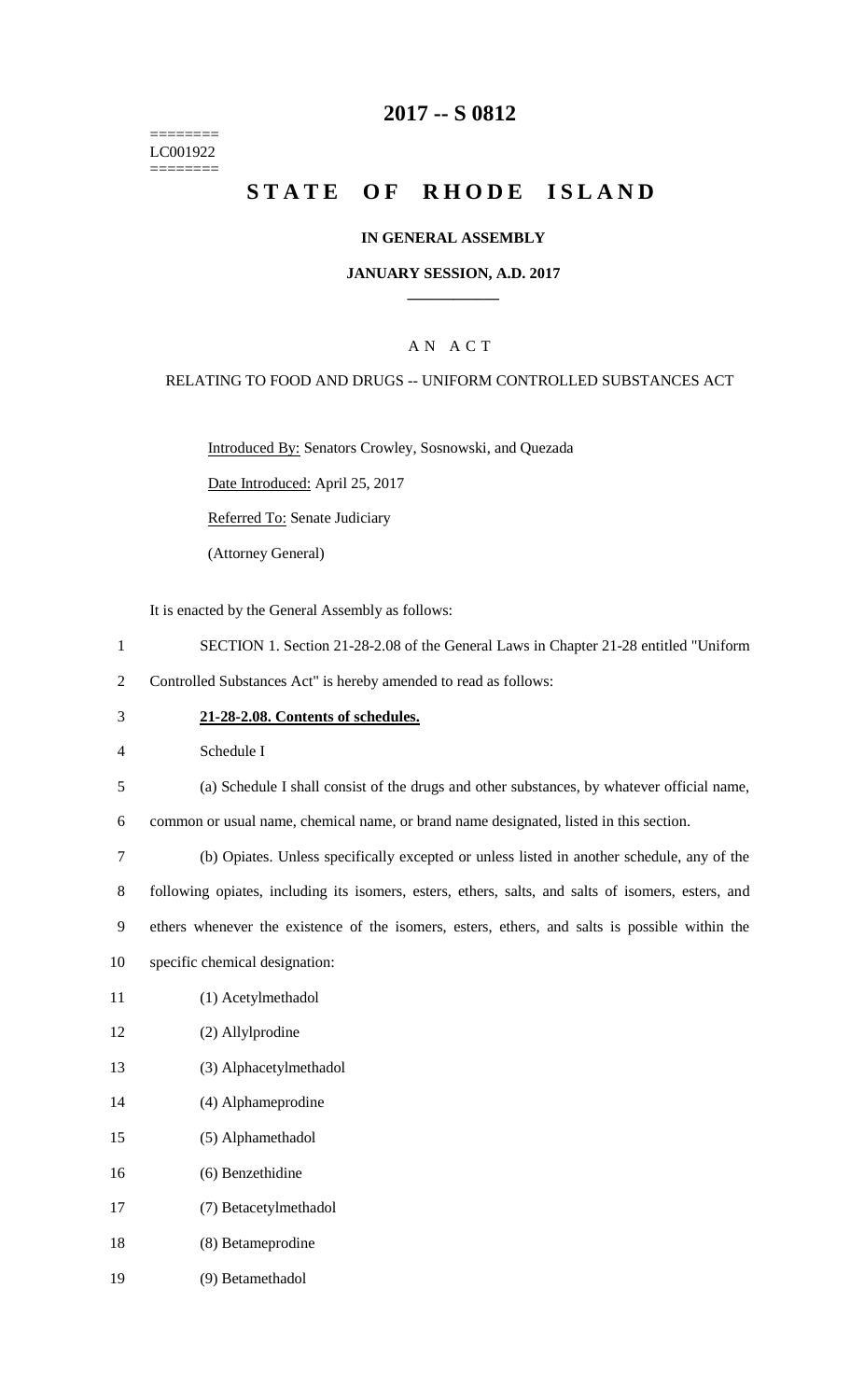| 1              | (10) Betaprodine            |
|----------------|-----------------------------|
| $\overline{2}$ | (11) Clonitazene            |
| 3              | (12) Dextromoramide         |
| $\overline{4}$ | (13) Difenoxin              |
| 5              | (14) Diampromide            |
| 6              | (15) Diethylthiambutene     |
| 7              | (16) Dimenoxadol            |
| 8              | (17) Dimepheptanol          |
| 9              | (18) Dimethylthiambutene    |
| 10             | (19) Dioxaphetyl butyrate   |
| 11             | (20) Dipipanone             |
| 12             | (21) Ethylmethylthiambutene |
| 13             | (22) Etonitazene            |
| 14             | (23) Extoxerdine            |
| 15             | (24) Furethidine            |
| 16             | (25) Hydroxypethidine       |
| 17             | (26) Ketobemidone           |
| 18             | (27) Levomoramide           |
| 19             | (28) Levophenacylmorphan    |
| 20             | (29) Morpheridine           |
| 21             | (30) Noracymethadol         |
| 22             | (31) Norlevorphanol         |
| 23             | (32) Normethadone           |
| 24             | (33) Norpipanone            |
| 25             | (34) Phenadoxone            |
| 26             | (35) Phenampromide          |
| 27             | (36) Phenomorphan           |
| 28             | (37) Phenoperidine          |
| 29             | (38) Piritramide            |
| 30             | (39) Proheptazine           |
| 31             | (40) Properidine            |
| 32             | (41) Propiram               |
| 33             | (42) Racemoramide           |
| 34             | (43) Trimeperidone          |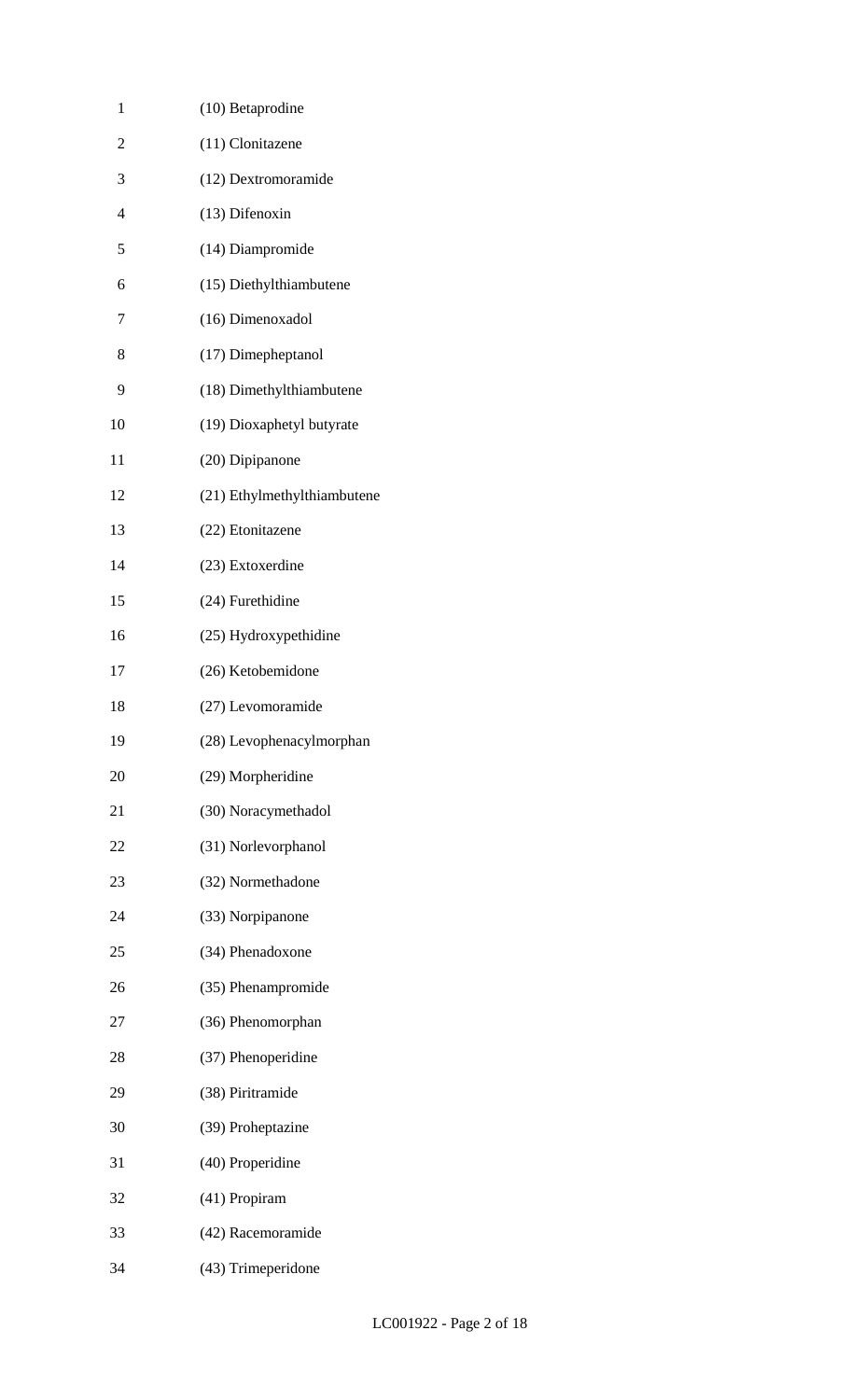| $\mathbf{1}$   | (44) Tilidine                                                                                  |
|----------------|------------------------------------------------------------------------------------------------|
| $\mathfrak{2}$ | (45) Alpha-methylfentanyl                                                                      |
| 3              | (46) Beta-hydroxy-3-methylfentanyl other names:                                                |
| 4              | N-[1-(2hydroxy-2-phenethyl)-3-methyl-4piperidingyl] Nphenylpropanamide                         |
| 5              | (47) Alpha-methylthiofentanyl (N-[1-methyl-2-(2-thienyl)ethyl-4-piperidinyl]-N-                |
| 6              | phenylpropanamide)                                                                             |
| $\tau$         | (48) N-(1-phenethylpiperidin-4-yl)-N-phenylacetamide, its optical, positional, and             |
| $8\,$          | geometric isomers, salts and salts of isomers (Other names: acetyl fentanyl)                   |
| 9              | (49) N-[1-[2-hydroxy-2-(thiophen-2-yl)ethyl]piperidin-4-yl]-N-phenylpropionamide               |
| 10             | (Other names: beta-hydroxythiofentanyl)                                                        |
| 11             | (50) N-(1-phenethylpiperidin-4-yl)-N-phenylbutyramide (Other names: Butyryl fentanyl)          |
| 12             | (51) N-(1-phenethylpiperidin-4-yl)-N-phenylfuran-2-carboxamide (Other names: Furanyl           |
| 13             | fentanyl)                                                                                      |
| 14             | (52) 3,4-dichloro-N-[(1-dimethylamino) cyclohexylmethyl]benzamide (Other names:                |
| 15             | AH-7921)                                                                                       |
| 16             | (53) 3,4-Dichloro-N-[2-(dimethylamino)cyclohexyl]-N-methylbenzamide (Other names:              |
| 17             | $U-47700$                                                                                      |
| 18             | (54) 3-Methylbutyrfentanyl (Other names: 3-MBF)                                                |
| 19             | (55) 4-Fluorobutyrfentanyl (Other names: 4-FBF, p-FBF)                                         |
| 20             | $(56)$ 4-Phenylfentanyl                                                                        |
| 21             | (57) 4-Methoxybutyrfentanyl (Other names: 4-MeO-BF)                                            |
| 22             | (58) Acrylfentanyl (Other names: acryloyfentanyl)                                              |
| 23             | (59) Lofentanyl                                                                                |
| 24             | (60) N-Methylcarfentanyl                                                                       |
| 25             | $(61)$ Ocfentanyl (INN, A-3217)                                                                |
| 26             | (63) 4-methoxymethylfentanyl (Other names: R-30490)                                            |
| 27             | (64) 1-cyclohexyl-4-(1,2 diphenylethyl)piperazine) (Other names: MT-45, IC-6)                  |
| 28             | (c) Opium Derivatives. Unless specifically excepted or unless listed in another schedule,      |
| 29             | any of the following opium derivatives, its salts, isomers, and salts of isomers whenever the  |
| 30             | existence of the salts, isomers, and salts of isomers is possible within the specific chemical |
| 31             | designation:                                                                                   |
| 32             | (1) Acetorphine                                                                                |
| 33             | (2) Acetyldihydrocodeine                                                                       |
| 34             | (3) Benzylmorphine                                                                             |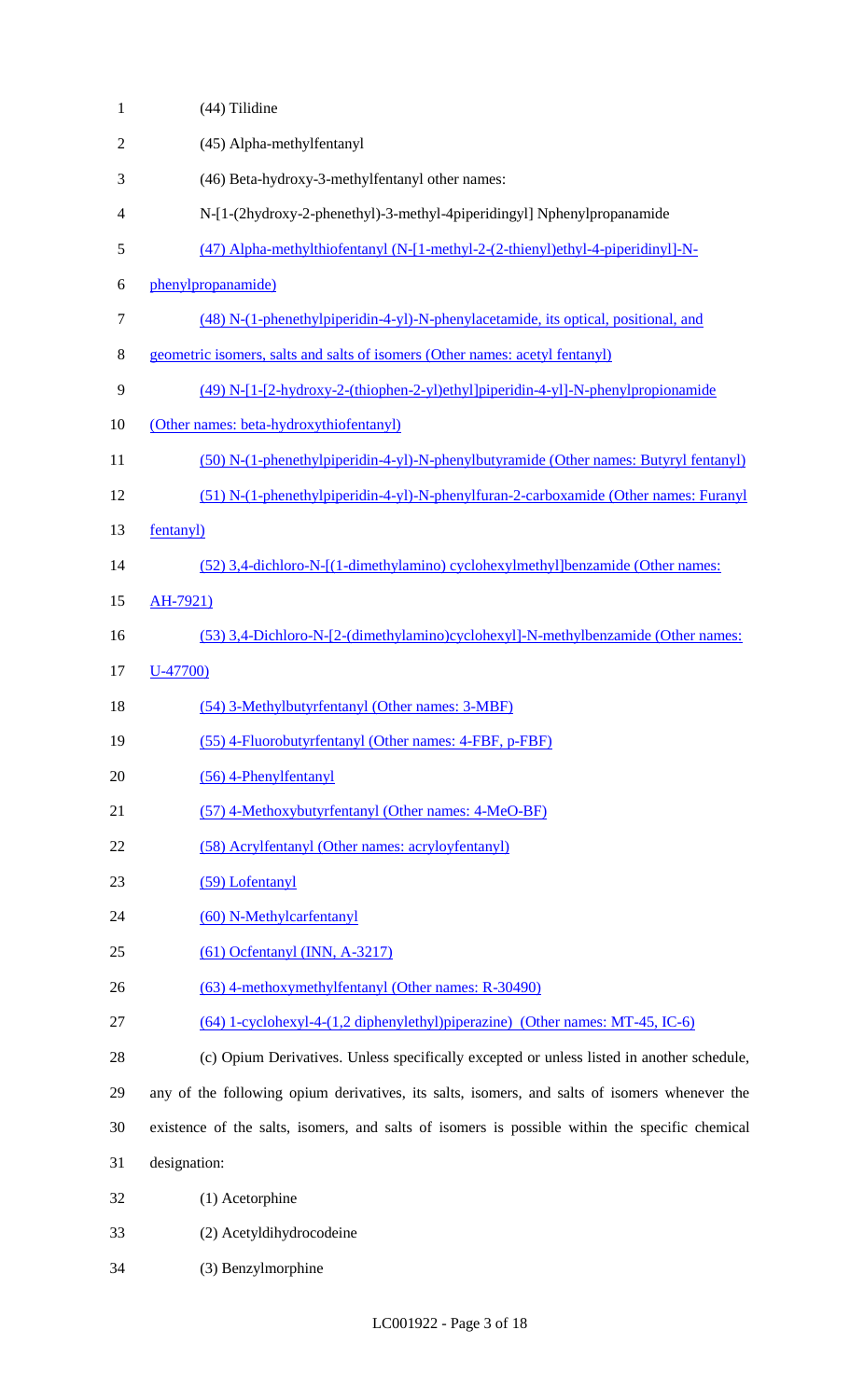| $\mathbf{1}$   | (4) Codeine methylbromide                                                                             |
|----------------|-------------------------------------------------------------------------------------------------------|
| $\overline{2}$ | (5) Codeine-N-Oxide                                                                                   |
| 3              | (6) Cyprenorphine                                                                                     |
| 4              | (7) Desomorphine                                                                                      |
| 5              | (8) Dihydromorphine                                                                                   |
| 6              | (9) Etorphine (Except hydrochloride salt)                                                             |
| 7              | $(10)$ Heroin                                                                                         |
| 8              | (11) Hydromorphinol                                                                                   |
| 9              | (12) Methyldesorphine                                                                                 |
| 10             | (13) Methylihydromorphine                                                                             |
| 11             | (14) Morphine methylbromide                                                                           |
| 12             | (15) Morphine methylsulfonate                                                                         |
| 13             | (16) Morphine-N-Oxide                                                                                 |
| 14             | (17) Myrophine                                                                                        |
| 15             | (18) Nococodeine                                                                                      |
| 16             | (19) Nicomorphine                                                                                     |
| 17             | (20) Normorphine                                                                                      |
| 18             | (21) Pholcodine                                                                                       |
| 19             | (22) Thebacon                                                                                         |
| 20             | (23) Drotebanol                                                                                       |
| 21             | (d) Hallucinogenic Substances. Unless specifically excepted or unless listed in another               |
| 22             | schedule, any material, compound, mixture, or preparation that contains any quantity of the           |
| 23             | following hallucinogenic substances, or that contains any of its salts, isomers, and salts of isomers |
| 24             | whenever the existence of the salts, isomers, and salts of isomers is possible within the specific    |
| 25             | chemical designation (for purposes of this subsection only, the term "isomer" includes the optical,   |
| 26             | position, and geometric isomers):                                                                     |
| 27             | (1) 3, 4-methylenedioxy amphetamine                                                                   |
| 28             | (2) 5-methoxy-3, 4-methylenedioxy amphetamine                                                         |
| 29             | (3) 3, 4, 5-trimethoxy amphetamine                                                                    |
| 30             | (4) Bufotenine                                                                                        |
| 31             | (5) Diethyltryptamine                                                                                 |
| 32             | (6) Dimethyltryptamine                                                                                |
| 33             | (7) 4-methyl 2, 5-dimethoxyamphetamine                                                                |
| 34             | (8) Ibogaine                                                                                          |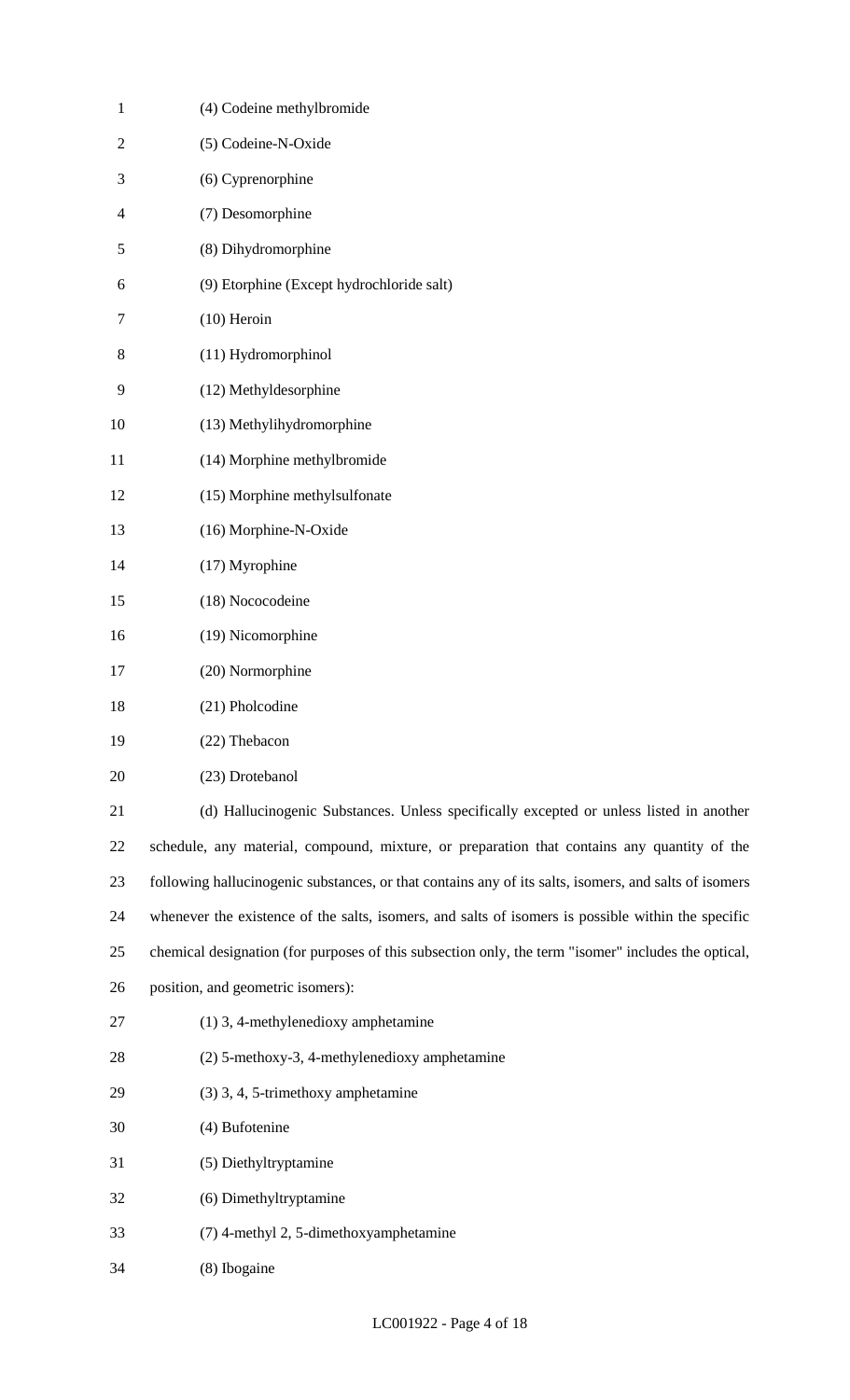| $\mathbf{1}$   | (9) Lysergic acid diethylamide                                                                       |
|----------------|------------------------------------------------------------------------------------------------------|
| $\sqrt{2}$     | (10) Marihuana                                                                                       |
| 3              | $(11)$ Mescaline                                                                                     |
| $\overline{4}$ | (12) Peyote. Meaning all parts of the plant presently classified botanically as Lophophora           |
| 5              | Williamsii Lemair whether growing or not; the seeds of the plant; any extract from any part of the   |
| 6              | plant; and any compound, manufacture, salt, derivative, mixture, or preparation of the plant, its    |
| $\tau$         | seeds or extracts.                                                                                   |
| 8              | (13) N-ethyl-3-piperidyl benzilate                                                                   |
| 9              | (14) N-methyl-3-piperidyl benzilate                                                                  |
| 10             | (15) Psilocybin                                                                                      |
| 11             | $(16)$ Psilocyn                                                                                      |
| 12             | (17) Tetrahydrocannabinols. Synthetic equivalents of the substances contained in the                 |
| 13             | plant, or in the resinous extractives of Cannabis, sp. and/or synthetic substances, derivatives, and |
| 14             | their isomers with similar chemical structure and pharmacological activity such as the following:    |
| 15             | delta 1 cis or trans tetrahydrocannabinol, and their optical isomers. Delta 6 cis or trans           |
| 16             | tetrahydrocannabinol and their optical isomers. Delta 3, 4 cis or trans tetrahydrocannabinol and     |
| 17             | their optical isomer. (Since nomenclature of these substances is not internationally standardized,   |
| 18             | compounds of these structures, regardless of numerical designation of atomic positions covered).     |
| 19             | (18) Thiophene analog of phencyclidine. 1-(1-(2 thienyl) cyclo-hexyl) pipiridine: 2-                 |
| 20             | Thienyl analog of phencyclidine: TPCP                                                                |
| 21             | (19) 2,5 dimethoxyamphetamine                                                                        |
| 22             | (20) 4-bromo-2,5-dimethoxyamphetamine, 4-bromo-2,5-dimethoxy-alpha-                                  |
| 23             | methylphenethyamine: 4-bromo-2,5-DMA                                                                 |
| 24             | (21) 4-methoxyamphetamine-4-methoxy-alpha-methylphenethylaimine:                                     |
| 25             | paramethoxyamphetamine: PMA                                                                          |
| 26             | (22) Ethylamine analog of phencyclidine. N-ethyl-1- phenylcyclohexylamine, (1-                       |
| 27             | phenylcyclohexyl) ethylamine, N-(1-phenylcyclophexyl) ethylamine, cyclohexamine, PCE                 |
| 28             | (23) Pyrrolidine analog of phencyclidine. 1-(1-phencyclohexyl)- pyrrolidine PCPy, PHP                |
| 29             | (24) Parahexyl; some trade or other names: 3-Hexyl-1-hydroxy-7,8,9,10-tetrahydro-6,6,9-              |
| 30             | trimethyl-6H-dibenz o (b,d) pyran: Synhexyl.                                                         |
| 31             | (25) Salvia Divinorum (Salvinorin A or Divinorin A), meaning any extract from any part               |
| 32             | of the plant, and any compound, salt derivative, or mixture of the plant or its extracts. This shall |
| 33             | not mean the unaltered plant.                                                                        |
| 34             | (26) Datura stamonium (jimsom weed or datura), meaning any extract from any part of                  |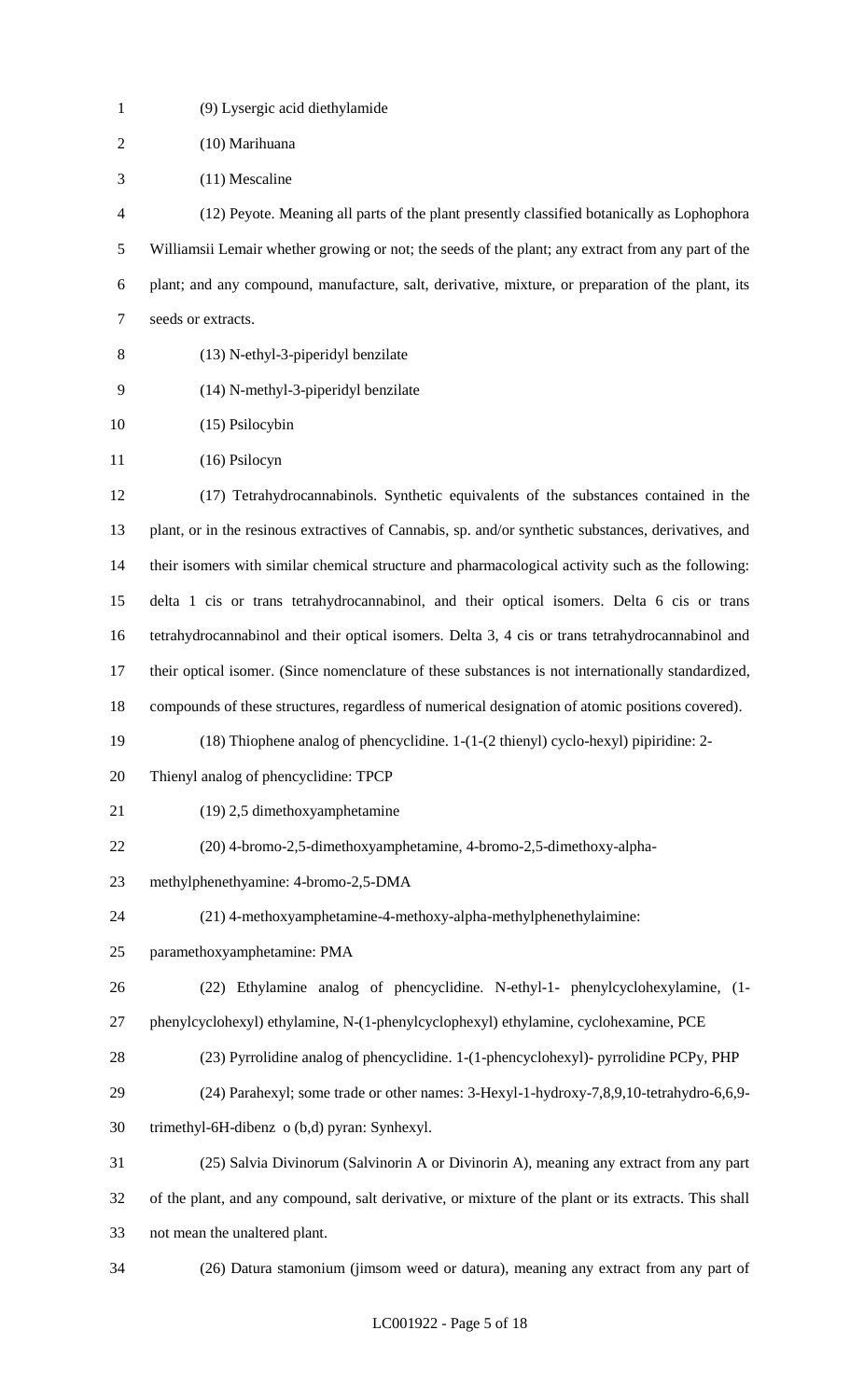the plant, and any compound, salt derivative, or mixture of the plant or its extracts. This shall not mean the unaltered plant.

 (e) Depressants. Unless specifically excepted or unless listed in another schedule, any material, compound, mixture, or preparation that contains any quantity of the following substances having a depressant effect on the central nervous system, including its salts, isomers, and salts of isomers whenever the existence of the salts, isomers, and salts of isomers is possible within the specific chemical designation:

- (1) Mecloqualone.
- (2) Methaqualone.
- (3) 3-methyl fentanyl (n-(3methyl-1(2-phenylethyl)-4-piperidyl)-N-phenylpropanamide.
- (4) 3,4-methyl-enedioxymethamphetamine (MDMA), its optical, positional, and geometric isomers, salts, and salts of isomers.
- (5) 1-methyl-4-phenyl-4-propionoxypiperidine (MPPP), its optical isomers, salts, and salts of isomers.
- (6) 1-(2-phenylethyl)-4-phenyl-4-acetyloxypiperidine (PEPAP), its optical isomers, salts, and salts of isomers.
- (7) N-(1-(1-methyl-2-phenyl)ethyl-4-piperidyl)-N-phenyl-acetamide (acetyl-alpha-
- methylfentanyl), its optical isomers, salts, and salts of isomers.
- (8) N-(1-(1-methyl-2(2-thienyl)ethyl-4-piperidyl)-N-phenylpropanami de (alpha-

methylthiofentanyl), its optical isomers, salts, and salts of isomers.

- (9) N-(1-benzyl-piperidyl)-N-phenylpropanamide (benzyl-fentanyl), its optical isomers,
- salts, and salts of isomers.
- (10) N-(1-(2-hydroxy-2-phenyl)ethyl-4-piperidyl)-N-phenyl-propanamid e (beta-
- hydroxyfentanyl), its optical isomers, salts, and salts of isomers.
- (11) N-(3-methyl-1(2-hydroxy-2-phenyl)ethyl-4-piperidyl)-N-phenylpro panamide (beta-
- hydroxy-3-methylfentanyl), its optical and geometric isomers, salts, and salts of isomers.
- (12) N-(3-methyl)-1-(2-(2-thienyl)ethyl-4-piperidyl)-N-phenylpro- panamide (3-
- methylthiofentanyl), its optical and geometric isomers, salts, and salts of isomers.
- (13) N-(1-2-thienyl)methyl-4-piperidyl)-N-phenylpropanamide (thenylfentanyl), its
- optical isomers, salts, and salts of isomers.
- (14) N-(1-(2(2-thienyl)ethyl-4-piperidyl-N-phenylpropanamide (thiofentanyl), its optical

isomers, salts, and salts of isomers.

- (15) N-[1-(2-phenylethyl)-4-piperidyl] N-(4-fluorophenyl)-propanamid e (para-
- fluorofentanyl), its optical isomers, salts, and salts of isomers.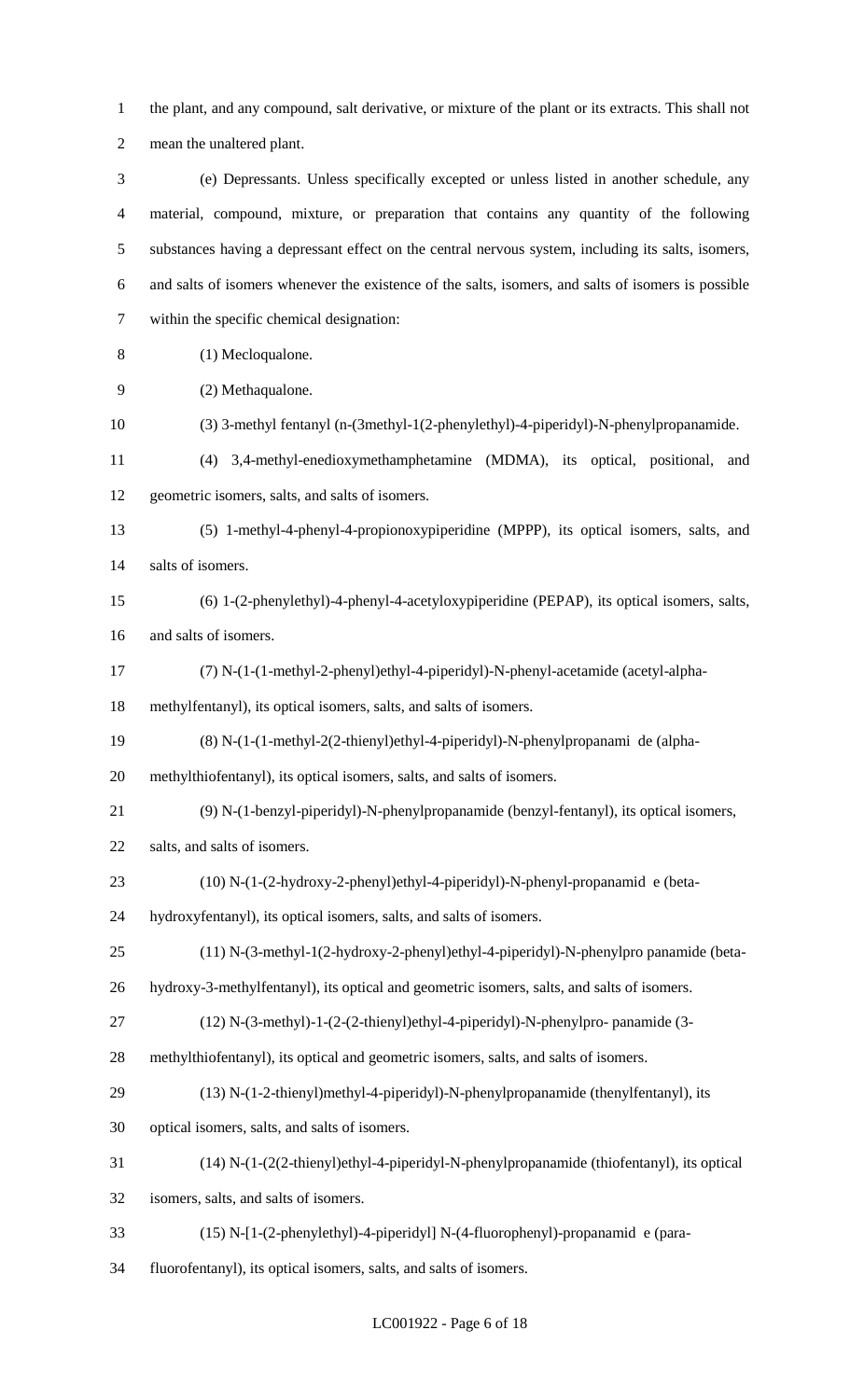| $\mathbf{1}$   | (16) Gamma hydroxybutyrate, HOOC-CH2-CH2-CH2OH, its optical, position, or                              |
|----------------|--------------------------------------------------------------------------------------------------------|
| $\overline{2}$ | geometric isomers, salts, and salts of isomers.                                                        |
| 3              | (f) Stimulants. Unless specifically excepted or unless listed in another schedule, any                 |
| $\overline{4}$ | material, compound, mixture, or preparation that contains any quantity of the following                |
| 5              | substances having a stimulant effect on the central nervous system, including its salts, isomers,      |
| 6              | and salts of isomers:                                                                                  |
| 7              | (1) Fenethylline                                                                                       |
| 8              | (2) N-ethylamphetamine                                                                                 |
| 9              | (3) 4-methyl-N-methylcathinone (Other name: mephedrone)                                                |
| 10             | (4) 3,4-methylenedioxy-N-methlycathinone (Other name: methylone)                                       |
| 11             | (5) 3,4-methylenedioxypyrovalerone (Other name: MDPV)                                                  |
| 12             | $(g)$ Any material, compound, mixture, or preparation that contains any quantity of the                |
| 13             | following substances:                                                                                  |
| 14             | $(1)$ 5- $(1,1$ -Dimethylheptyl)-2- $[(1R,3S)$ -3-hydroxycyclohexyl] phenol (CP-47,497)                |
| 15             | $(2)$ 5- $(1,1$ -Dimethyloctyl)-2- $[(1R,3S)$ -3-hydroxycyclohexyl] phenol                             |
| 16             | (cannabicyclohexanol and CP-47,497 c8 homologue)                                                       |
| 17             | $(3)$ 1-Butyl-3- $(1$ naphthoyl)indole, $(JWH-073)$                                                    |
| 18             | (4) 1-[2-(4-Morpholinyl)ethyl] 3-(1-naphthoyl)indole (JWH-200)                                         |
| 19             | (5) 1-Pentyl-3-(1-napthoyl)indole, (JWH-018 and AM678)                                                 |
| 20             | (h) Synthetic cannabinoids or piperazines. Unless specifically excepted, any chemical                  |
| 21             | compound which is not approved by the United States Food and Drug Administration or, if                |
| 22             | approved, which is not dispensed or possessed in accordance with state and federal law, that           |
| 23             | Benzylpiperazine<br>Trifluoromethylphenylpiperazine<br>(TFMPP);<br>contains<br>(BZP);<br>$1,1-$        |
| 24             | Dimethylheptyl-11-hydroxytetrahydrocannabinol (HU-210); 1-Butyl-3-(1-naphthoyl) indole; 1-             |
| 25             | Pentyl-3-(1-naphthoyl) indole; dexanabinol (HU-211); or any compound in the following                  |
| 26             | structural classes:                                                                                    |
| 27             | (1) Naphthoylindoles: Any compound containing a 3-(1-naphthoyl)indole structure with                   |
| 28             | substitution at the nitrogen atom of the indole ring by an alkyl, haloalkyl, alkenyl,                  |
| 29             | cycloalkylmethyl, cycloalkylethyl, 1-(N-methyl-2-piperidinyl)methyl, or 2-(4-morpholinyl)ethyl         |
| 30             | group, whether or not further substituted in the indole ring to any extent and whether or not          |
| 31             | substituted in the naphthyl ring to any extent. Examples of this structural class include, but are not |
| 32             | limited, to JWH-015, JWH-018, JWH-019, JWH-073, JWH-081, JWH-122, JWH-200, and AM-                     |
| 33             | 2201;                                                                                                  |

(2) Phenylacetylindoles: Any compound containing a 3-phenylacetylindole structure with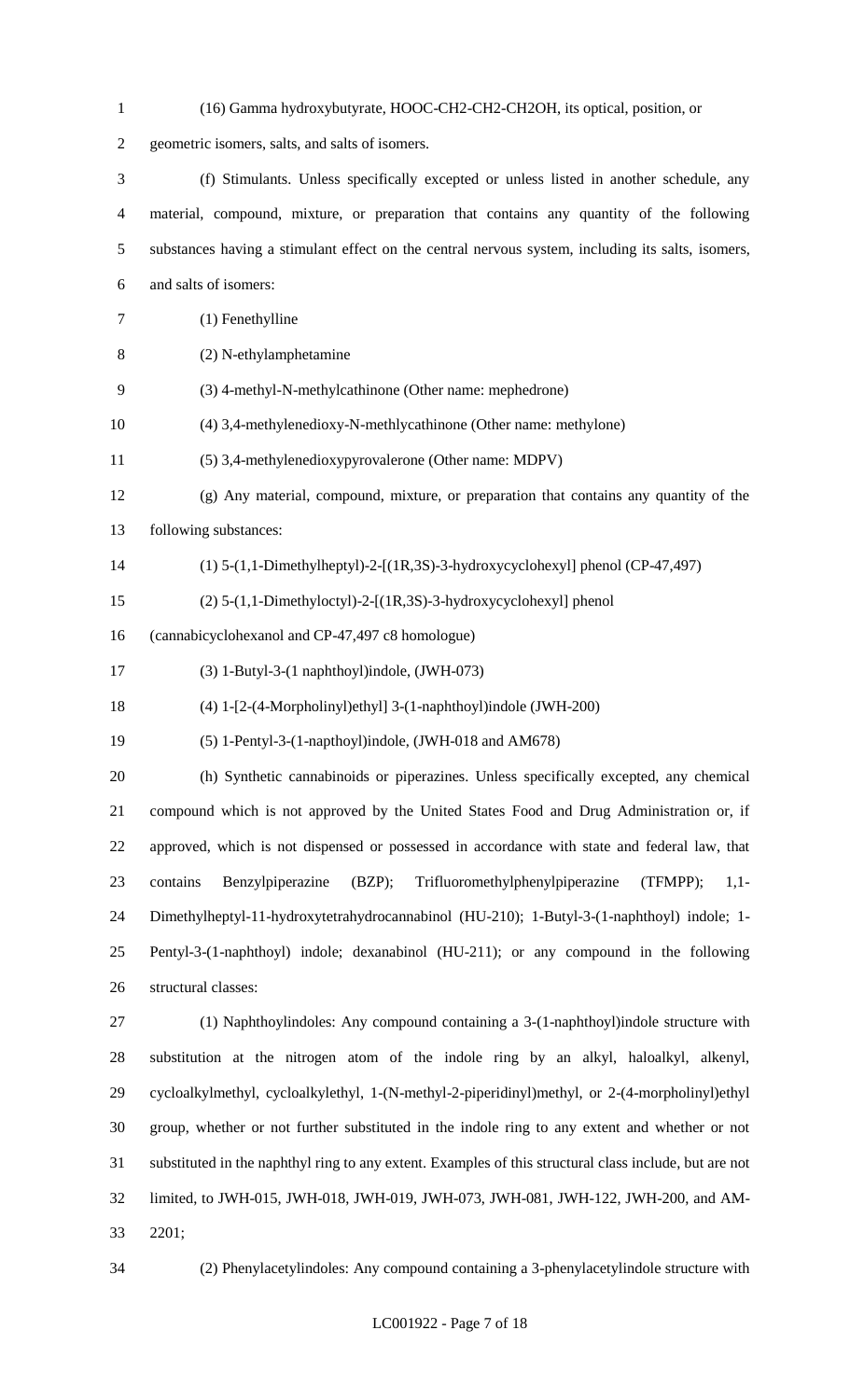substitution at the nitrogen atom of the indole ring by an alkyl, haloalkyl, alkenyl, cycloalkylmethyl, cycloalkylethyl, 1-(N-methyl-2-piperidinyl)methyl, or 2-(4-morpholinyl)ethyl group whether or not further substituted in the indole ring to any extent and whether or not substituted in the phenyl ring to any extent. Examples of this structural class include, but are not limited to, JWH-167, JWH-250, JWH-251, and RCS-8;

 (3) Benzoylindoles: Any compound containing a 3-(benzoyl) indole structure with substitution at the nitrogen atom of the indole ring by an alkyl, haloalkyl, alkenyl, cycloalkylmethyl, cycloalkylethyl, 1-(N-methyl-2-piperidinyl)methyl, or 2-(4-morpholinyl)ethyl group whether or not further substituted in the indole ring to any extent and whether or not substituted in the phenyl ring to any extent. Examples of this structural class include, but are not limited, to AM-630, AM-2233, AM-694, Pravadoline (WIN 48,098), and RCS-4;

 (4) Cyclohexylphenols: Any compound containing a 2-(3-hydroxycyclohexyl)phenol structure with substitution at the 5-position of the phenolic ring by an alkyl, haloalkyl, alkenyl, cycloalkylmethyl, cycloalkylethyl, 1-(N-methyl-2-piperidinyl)methyl, or 2-(4-morpholinyl)ethyl group whether or not substituted in the cyclohexyl ring to any extent. Examples of this structural 16 class include, but are not limited to, CP 47,497 and its C8 homologue (cannabicyclohexanol);

 (5) Naphthylmethylindoles: Any compound containing a 1H-indol-3-yl-(1-naphthyl) methane structure with substitution at the nitrogen atom of the indole ring by an alkyl, haloalkyl, alkenyl, cycloalkylmethyl, cycloalkylethyl, 1-(N-methyl-2-piperidinyl)methyl, or 2-(4- morpholinyl)ethyl group whether or not further substituted in the indole ring to any extent and whether or not substituted in the naphthyl ring to any extent. Examples of this structural class include, but are not limited to, JWH-175, JWH-184, and JWH-185;

 (6) Naphthoylpyrroles: Any compound containing a 3-(1-naphthoyl)pyrrole structure with substitution at the nitrogen atom of the pyrrole ring by an alkyl, haloalkyl, alkenyl, cycloalkylmethyl, cycloalkylethyl, 1-(N-methyl-2-piperidinyl)methyl, or 2-(4-morpholinyl)ethyl group whether or not further substituted in the pyrrole ring to any extent and whether or not substituted in the naphthyl ring to any extent. Examples of this structural class include, but are not limited, to JWH-030, JWH-145, JWH-146, JWH-307, and JWH-368;

 (7) Naphthylmethylindenes: Any compound containing a 1-(1-naphthylmethyl)indene structure with substitution at the 3-position of the indene ring by an alkyl, haloalkyl, alkenyl, cycloalkylmethyl, cycloalkylethyl, 1-(N-methyl-2-piperidinyl)methyl, or 2-(4-morpholinyl)ethyl group whether or not further substituted in the indene ring to any extent and whether or not substituted in the naphthyl ring to any extent. Examples of this structural class include, but are not limited to, JWH-176; or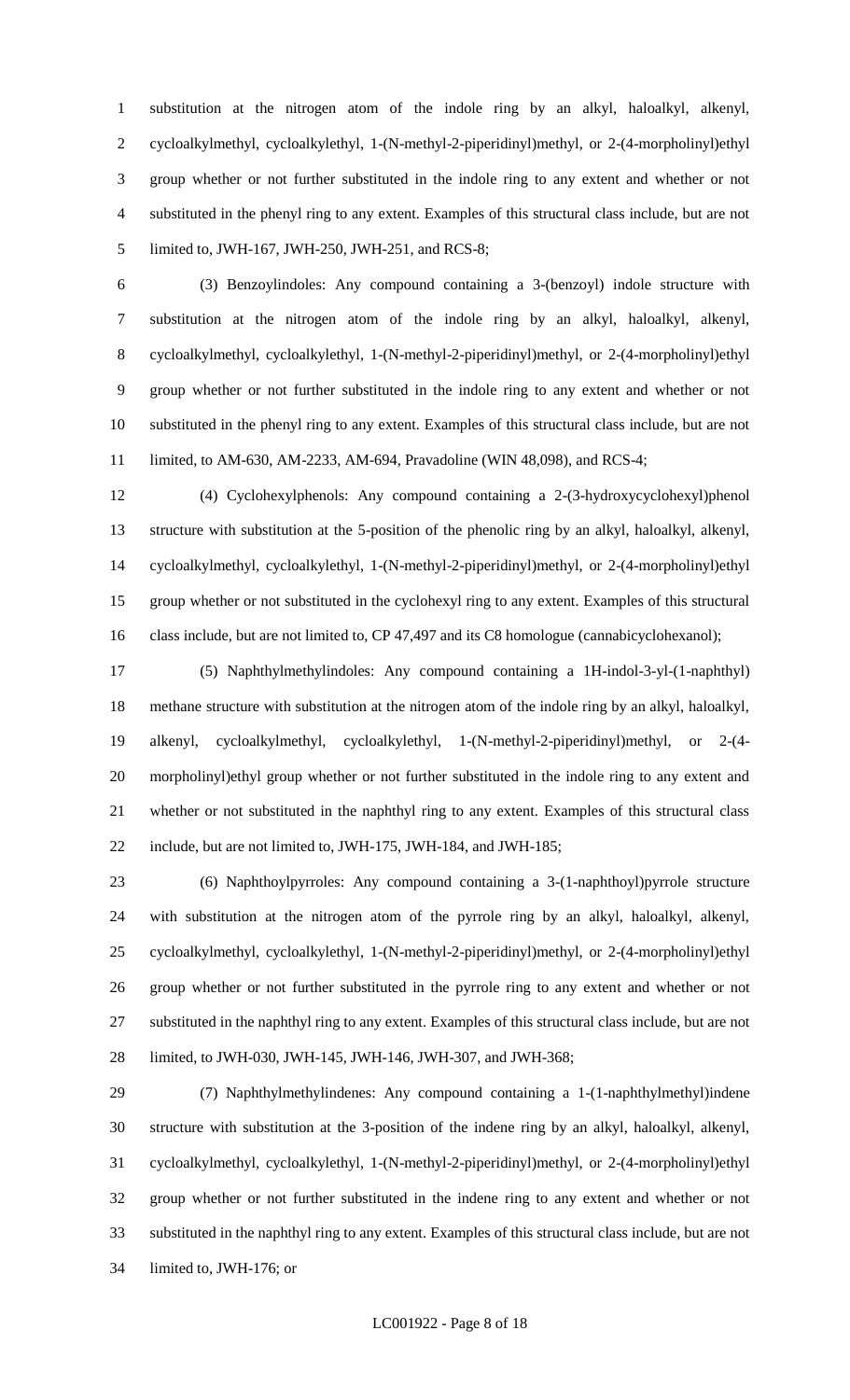(8) Any other synthetic cannabinoid or piperazine which is not approved by the United States Food and Drug Administration or, if approved, which is not dispensed or possessed in accordance with state and federal law;

 (i) Synthetic cathinones. Unless specifically excepted, any chemical compound which is not approved by the United States Food and Drug Administration or, if approved, which is not dispensed or possessed in accordance with state and federal law, not including bupropion, structurally derived from 2-aminopropan-1-one by substitution at the 1-position with either phenyl, naphthyl, or thiophene ring systems, whether or not the compound is further modified in one or more of the following ways:

 (1) By substitution in the ring system to any extent with alkyl, alkylenedioxy, alkoxy, haloalkyl, hydroxyl, or halide substituents, whether or not further substituted in the ring system by one or more other univalent substituents. Examples of this class include, but are not limited to, 3,4-Methylenedioxycathinone (bk-MDA);

 (2) By substitution at the 3-position with an acyclic alkyl substituent. Examples of this class include, but are not limited to, 2-methylamino-1-phenylbutan-1-one (buphedrone);

 (3) By substitution at the 2-amino nitrogen atom with alkyl, dialkyl, benzyl, or methoxybenzyl groups, or by inclusion of the 2-amino nitrogen atom in a cyclic structure. Examples of this class include, but are not limited to, Dimethylcathinone, Ethcathinone, and a-Pyrrolidinopropiophenone (a-PPP); or

 (4) Any other synthetic cathinone which is not approved by the United States Food and Drug Administration or, if approved, is not dispensed or possessed in accordance with state or federal law;

Schedule II

 (a) Schedule II shall consist of the drugs and other substances, by whatever official name, common or usual name, chemical name, or brand name designated, listed in this section.

 (b) Substances, vegetable origin, or chemical synthesis. Unless specifically excepted or unless listed in another schedule, any of the following substances whether produced directly or indirectly by extraction from substances of vegetable origin, or independently by means of chemical synthesis, or by a combination of extraction and chemical synthesis:

 (1) Opium and opiate, and any salt, compound, derivative, or preparation of opium or opiate excluding naloxone and its salts, and excluding naltrexone and its salts, but including the following:

(i) Raw opium

(ii) Opium extracts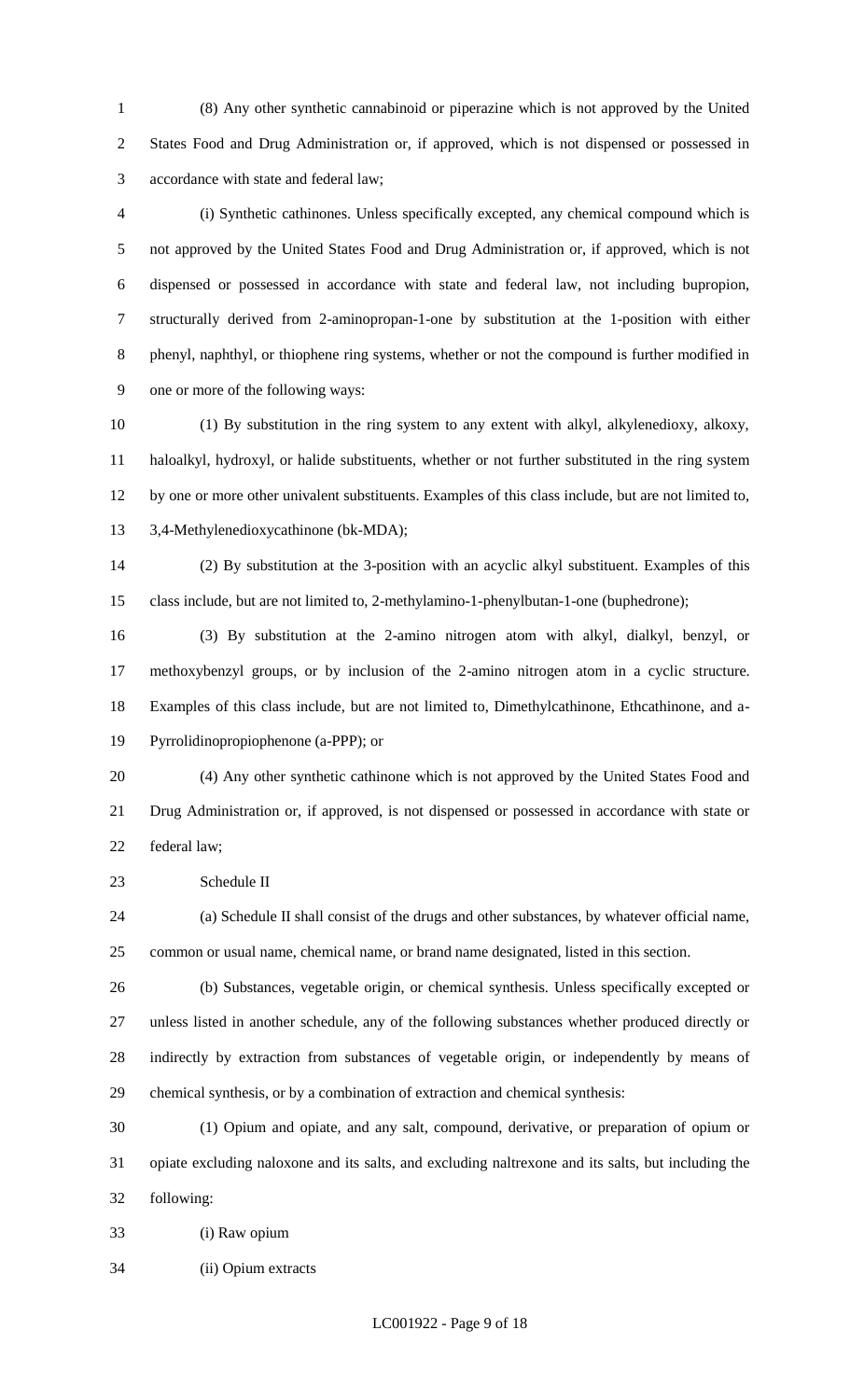| $\mathbf{1}$   | (iii) Opium fluid extracts                                                                          |
|----------------|-----------------------------------------------------------------------------------------------------|
| $\overline{2}$ | (iv) Powdered opium                                                                                 |
| 3              | (v) Granulated opium                                                                                |
| $\overline{4}$ | (vi) Tincture of opium                                                                              |
| 5              | (vii) Etorphine hydrochloride                                                                       |
| 6              | (viii) Codeine                                                                                      |
| 7              | (ix) Ethylmorphine                                                                                  |
| 8              | (x) Hydrocodone                                                                                     |
| 9              | (xi) Hydromorphone                                                                                  |
| 10             | (xii) Metopon                                                                                       |
| 11             | (xiii) Morphine                                                                                     |
| 12             | (xiv) Oxycodone                                                                                     |
| 13             | (xv) Oxymorphone                                                                                    |
| 14             | (xvi) Thebaine                                                                                      |
| 15             | (2) Any salt, compound, derivative, or preparation that is chemically equivalent or                 |
| 16             | identical with any of the substances referred to in subdivision (1) of this subsection, except that |
| 17             | these substances shall not include the isoquinoline alkaloids of opium.                             |
| 18             | (3) Opium poppy and poppy straw.                                                                    |
| 19             | (4) Coca leaves and any salt, compound, derivative, or preparation of coca leaves, and              |
| 20             | any salt, compound, derivative, or preparation that is chemically equivalent or identical with any  |
| 21             | of these substances, except that the substances shall not include decocainized coca leaves or       |
| 22             | extraction of coca leaves, which extractions do not contain cocaine or ecgonine.                    |
| 23             | (5) Concentrate of poppy straw (the crude extract of poppy straw in liquid, solid, or               |
| 24             | powder form that contains the phenanthrine alkaloids of the opium poppy).                           |
| 25             | (c) Opiates. Unless specifically excepted or unless listed in another schedule, any of the          |
| 26             | following opiates, including its isomers, esters, ethers, salts; and salts of isomers, esters, and  |
| 27             | ethers whenever the existence of the isomers, esters, ethers, and salts is possible within the      |
| 28             | specific chemical designation:                                                                      |
| 29             | (1) Alphaprodine                                                                                    |
| 30             | (2) Anileridine                                                                                     |
| 31             | (3) Bezitramide                                                                                     |
| 32             | (4) Dihydrocodeine                                                                                  |
| 33             | (5) Diphenoxylate                                                                                   |
| 34             | (6) Fentanyl                                                                                        |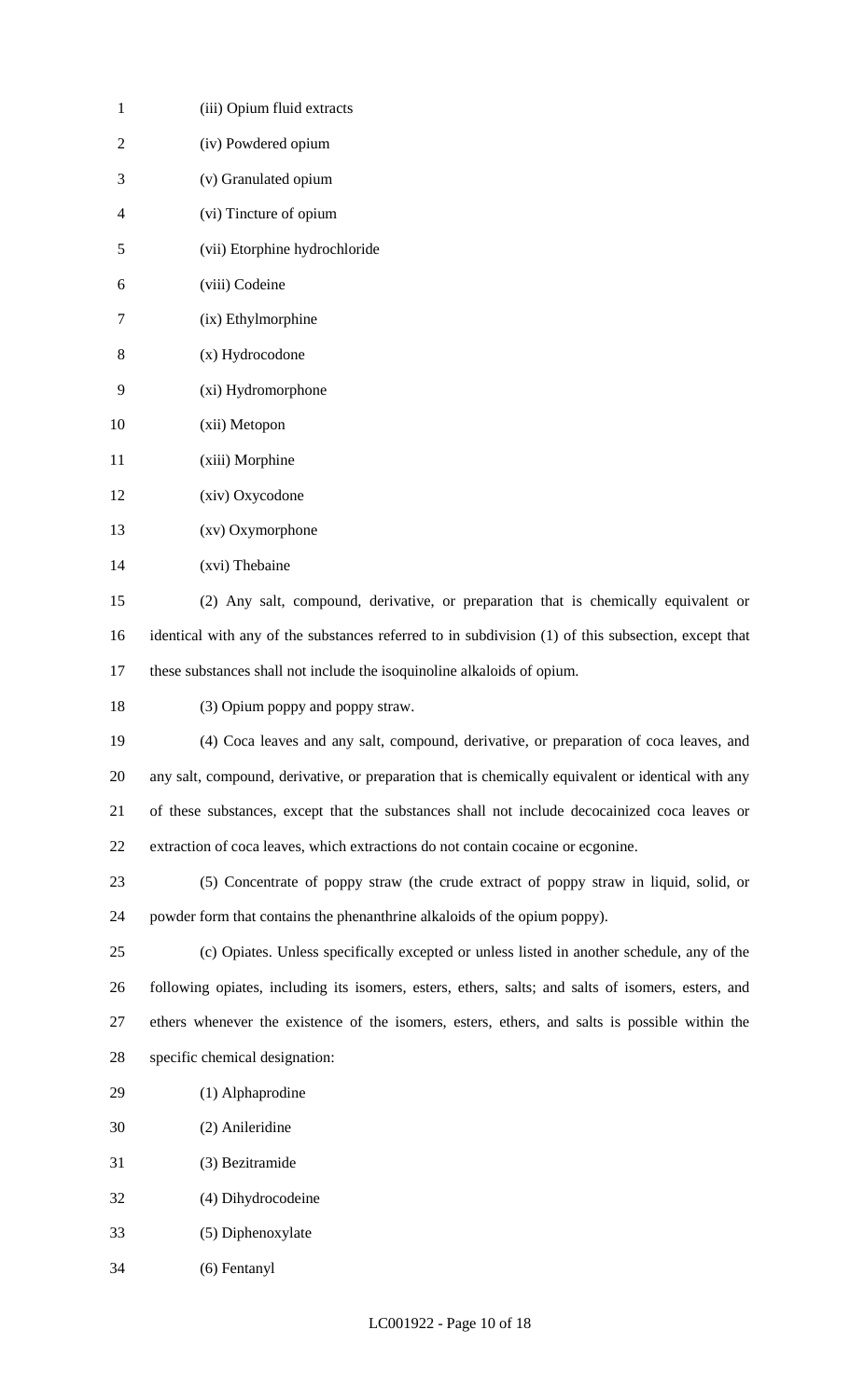| $\mathbf{1}$   | (7) Isomethadone                                                                                    |
|----------------|-----------------------------------------------------------------------------------------------------|
| 2              | (8) Levomethorphan                                                                                  |
| 3              | (9) Levorphanol                                                                                     |
| $\overline{4}$ | (10) Metazocine                                                                                     |
| 5              | (11) Methadone                                                                                      |
| 6              | (12) Methadone-Intermediate, 4-cyano-2-dimethylamino-4, 4-diphenyl butane                           |
| 7              | (13) Moramide-Intermediate, 2-methyl-3-morpholino-1, 1-diphenylpropane-carboxylic                   |
| 8              | acid                                                                                                |
| 9              | (14) Pethidine                                                                                      |
| 10             | (15) Pethidine-Intermediate-A, 4-cyano-1-methyl-4-phenylpiperidine                                  |
| 11             | (16) Pethidine-Intermediate-B, ethyl-4-phenylpiperidine-4-carboxylate                               |
| 12             | (17) Pethidine-Intermediate-C, 1-methyl-4-phenylpiperidine-4-carboxylic acid                        |
| 13             | (18) Phenaxocine                                                                                    |
| 14             | (19) Piminodine                                                                                     |
| 15             | (20) Racemethorphan                                                                                 |
| 16             | (21) Racemorphan                                                                                    |
| 17             | (22) Bulk Dextropropoxyphene (non-dosage forms)                                                     |
| 18             | (23) Suffentanil                                                                                    |
| 19             | (24) Alfentanil                                                                                     |
| 20             | (25) Levoalphacetylmethadol                                                                         |
| 21             | (26) Carfentanil                                                                                    |
| 22             | (27) Remifentanil                                                                                   |
| 23             | (d) Stimulants. Unless specifically excepted or unless listed in another schedule, any              |
| 24             | material, compound, mixture, or preparation that contains any quantity of the following             |
| 25             | substances having a stimulant effect on the central nervous system:                                 |
| 26             | (1) Amphetamine, its salts, optical isomers, and salts of its optical isomers.                      |
| 27             | (2) Methamphetamine, its salts, and salts of its isomers.                                           |
| 28             | (3) Phenmetrazine and its salts.                                                                    |
| 29             | (4) Methylphenidate.                                                                                |
| 30             | (e) Depressants. Unless specifically excepted or unless listed in another schedule, any             |
| 31             | material, compound, mixture, or preparation that contains any quantity of the following             |
| 32             | substances having a depressant effect on the central nervous system, including its salts, isomers,  |
| 33             | and salts of isomers whenever the existence of the salts, isomers, and salts of isomers is possible |
| 34             | within the specific chemical designation:                                                           |
|                |                                                                                                     |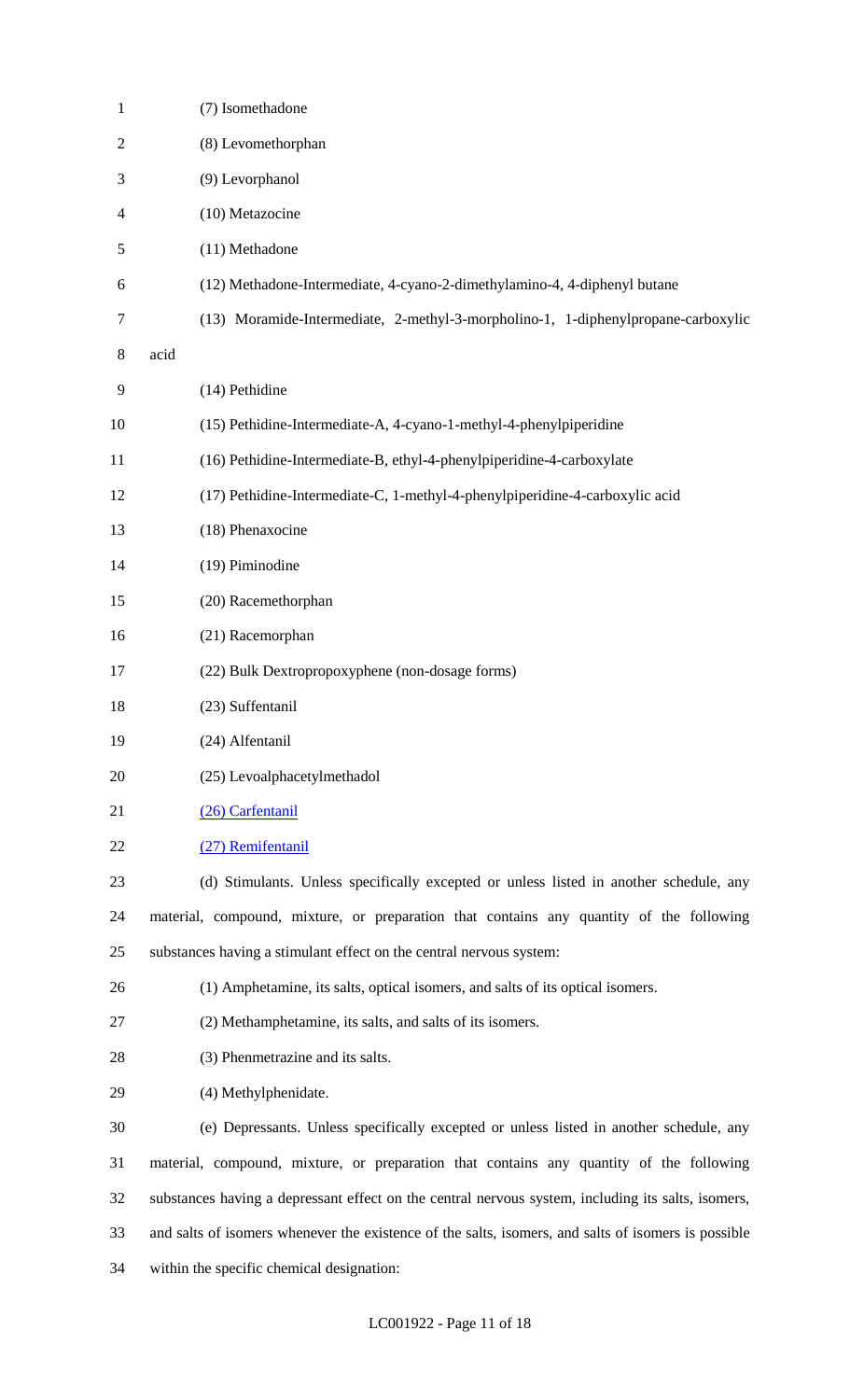| $\mathbf{1}$   | (1) Amobarbital                                                                                    |
|----------------|----------------------------------------------------------------------------------------------------|
| $\overline{2}$ | (2) Glutethimide                                                                                   |
| 3              | (3) Methyprylon                                                                                    |
| 4              | (4) Pentobarbital                                                                                  |
| 5              | (5) Phencyclidine                                                                                  |
| 6              | (6) Secobarbital                                                                                   |
| 7              | (7) Phencyclidine immediate precursors:                                                            |
| 8              | (i) 1-phencyclohexylamine                                                                          |
| 9              | (ii) 1-piperidinocyclohexane-carbonitrile (PCC)                                                    |
| 10             | (8) Immediate precursor to amphetamine and methamphetamine: Phenylacetone. Some                    |
| 11             | other names: phenyl-2-propanone; P2P; benzyl methyl ketone; methyl benzone ketone.                 |
| 12             | Schedule III                                                                                       |
| 13             | (a) Unless specifically excepted or unless listed in another schedule, any material,               |
| 14             | compound, mixture, or preparation that contains any quantity of the following substances having    |
| 15             | a depressant effect on the central nervous system:                                                 |
| 16             | (1) Any substance that contains any quantity of a derivative of barbituric acid or any salt        |
| 17             | of a derivative of barbituric acid.                                                                |
| 18             | (2) Chlorhexadol                                                                                   |
| 19             | (3) Lysergic acid                                                                                  |
| 20             | (4) Lysergic acid amide                                                                            |
| 21             | (5) Sulfondiethylmethane                                                                           |
| 22             | (6) Sulfonethylmethane                                                                             |
| 23             | (7) Sylfonmethane                                                                                  |
| 24             | (8) Any compound, mixture, or preparation containing amobarbital, secobarbital,                    |
| 25             | pentobarbital, or any salt of them and one or more other active medicinal ingredients that are not |
| 26             | listed in any schedule.                                                                            |
| 27             | (9) Any suppository dosage form containing amobarbital, secobarbital, pentobarbital, or            |
| 28             | any salt of any of these drugs and approved by the Food and Drug Administration for marketing      |
| 29             | only as a suppository.                                                                             |
| 30             | (10) Ketamine, its salts, isomers, and salts of isomers. (Some other names for ketamine:           |
| 31             | (+)-2-(2-chlorophenyl)-2-(methylamino)-cyclohexanone).                                             |
| 32             | (b) Unless specifically excepted or unless listed in another schedule, any material,               |
| 33             | compound, mixture, or preparation containing limited quantities of any of the following narcotic   |
| 34             | drugs, or any salts of them:                                                                       |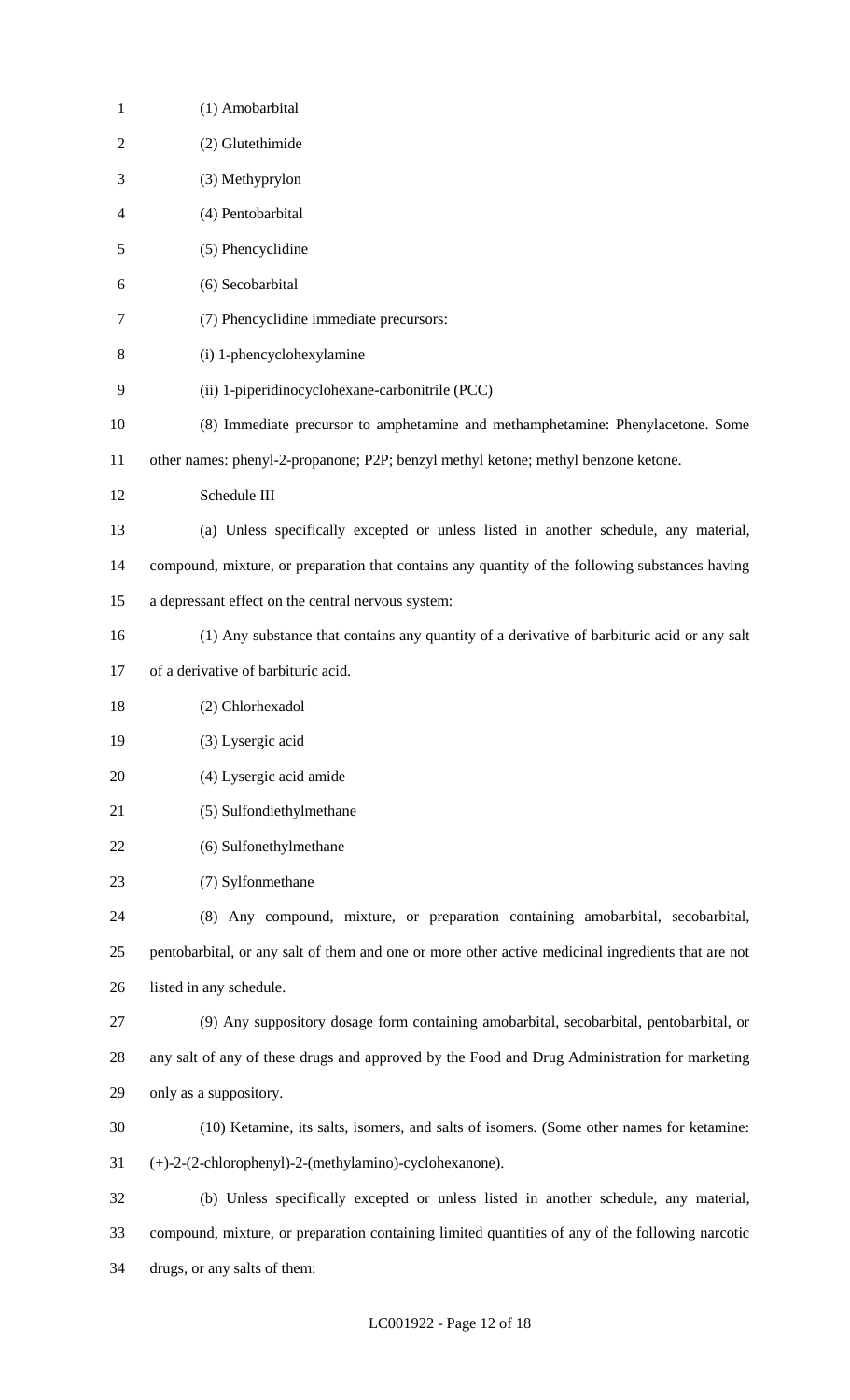(1) Not more than one and eight tenths grams (1.8 gms.) of codeine per one hundred 2 milliliters (100 mls.) or not more than ninety milligrams (90 mgs.) per dosage unit, with an equal or greater quantity of an isoquinoline alkaloid of opium.

 (2) Not more than one and eight tenths grams (1.8 gms.) of codeine per one hundred milliliters (100 mls.) or not more than ninety milligrams (90 mgs.) per dosage unit, with one or more active, nonnarcotic ingredients in recognized therapeutic amounts.

 (3) Not more than three hundred milligrams (300 mgs.) of dihydrocodeinone per one hundred milliliters (100 mls.) or not more than fifteen milligrams (15 mgs.) per dosage unit, with a fourfold or greater quantity of an isoquinoline alkaloid of opium.

 (4) Not more than three hundred milligrams (300 mgs.) of dihydrocodeinone per one hundred milliliters (100 mls.) or not more than fifteen milligrams (15 mgs.) per dosage unit, with one or more active nonnarcotic ingredients in recognized therapeutic amounts.

 (5) Not more than one and eight tenths grams (1.8 gms.) of dihydrocodeine per one hundred milliliters (100 mls.) or not more than ninety milligrams (90 mgs.) per dosage unit, with one or more active nonnarcotic ingredients in recognized therapeutic amounts.

 (6) Not more than three hundred milligrams (300 mgs.) of ethylmorphine per one hundred milliliters (100 mls.) or not more than fifteen milligrams (15 mgs.) per dosage unit, with one or more active nonnarcotic ingredients in recognized therapeutic amounts.

 (7) Not more than five hundred milligrams (500 mgs.) of opium per one hundred milliliters (100 mls.) or per one hundred grams (100 gms.) or not more than twenty-five milligrams (25 mgs.) per dosage unit, with one or more active nonnarcotic ingredients in recognized therapeutic amounts.

 (8) Not more than fifty milligrams (50 mgs.) of morphine per one hundred milliliters (100 mls.) per one hundred grams (100 gms.) with one or more active, nonnarcotic ingredients in recognized therapeutic amounts.

 (c) Stimulants. Unless specifically excepted or listed in another schedule, any material, compound, mixture, or preparation that contains any quantity of the following substances having a stimulant effect on the central nervous system, including its salts, isomers, and salts of the isomers whenever the existence of the salts of isomers is possible within the specific chemical designation:

(1) Benzphetamine

(2) Chlorphentermine

(3) Clortermine

(4) Mazindol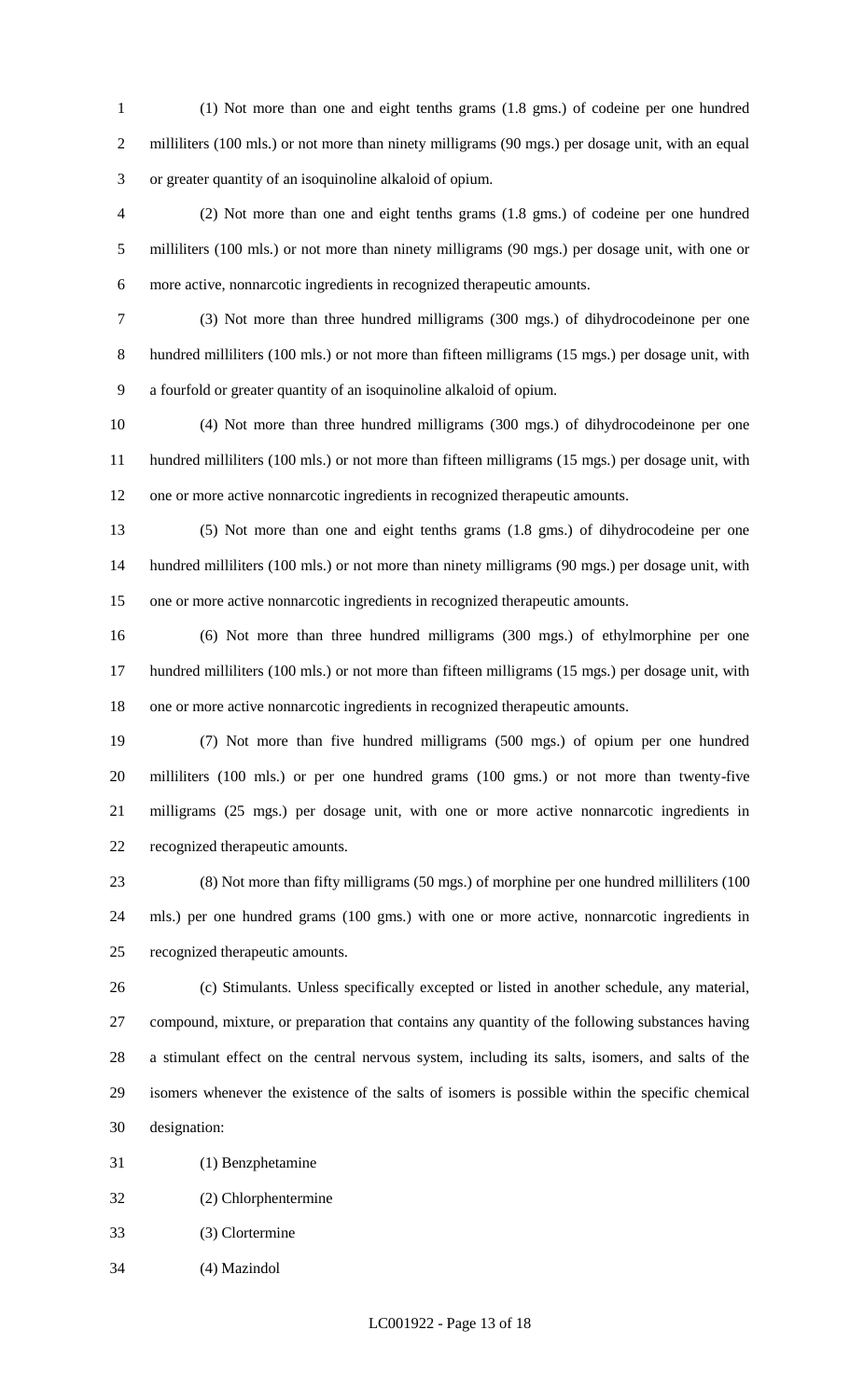(5) Phendimetrazine

| $\overline{2}$ | (d) Steroids and hormones. Anabolic steroids (AS) or human growth hormone (HGH),                      |
|----------------|-------------------------------------------------------------------------------------------------------|
| 3              | excluding those compounds, mixtures, or preparations containing an anabolic steroid that because      |
| $\overline{4}$ | of its concentration, preparation, mixture, or delivery system, has no significant potential for      |
| 5              | abuse, as published in 21 CFR 1308.34, including, but not limited to, the following:                  |
| 6              | (1) Chlorionic gonadotropin                                                                           |
| 7              | (2) Clostebol                                                                                         |
| 8              | (3) Dehydrochlormethyltestosterone                                                                    |
| 9              | (4) Ethylestrenol                                                                                     |
| 10             | (5) Fluoxymesterone                                                                                   |
| 11             | (6) Mesterolone                                                                                       |
| 12             | (7) Metenolone                                                                                        |
| 13             | (8) Methandienone                                                                                     |
| 14             | (9) Methandrostenolone                                                                                |
| 15             | (10) Methyltestosterone                                                                               |
| 16             | (11) Nandrolone decanoate                                                                             |
| 17             | (12) Nandrolone phenpropionate                                                                        |
| 18             | (13) Norethandrolone                                                                                  |
| 19             | (14) Oxandrolone                                                                                      |
| 20             | (15) Oxymesterone                                                                                     |
| 21             | (16) Oxymetholone                                                                                     |
| 22             | (17) Stanozolol                                                                                       |
| 23             | (18) Testosterone propionate                                                                          |
| 24             | (19) Testosterone-like related compounds                                                              |
| 25             | (20) Human Growth Hormone (HGH)                                                                       |
| 26             | (e) Hallucinogenic substances.                                                                        |
| 27             | (1) Dronabinol (synthetic) in sesame oil and encapsulated in a soft gelatin capsule in U.S.           |
| 28             | Food and Drug Administration-approved drug product. (Some other names for dronabinol: (6aR-           |
| 29             | trans)-6a, 7, 8, 10a- tetrahydro-6, 6, 9- trimethyl-3-pentyl-6H- dibenzo[b,d] yra n-1-ol,or(-)-delta- |
| 30             | 9(trans)-tetrahydrocannabinol.)                                                                       |
| 31             | Schedule IV                                                                                           |
| 32             | (1) Barbital.                                                                                         |
| 33             | (2) Chloral betaine                                                                                   |
| 34             | (3) Chloral hydrate                                                                                   |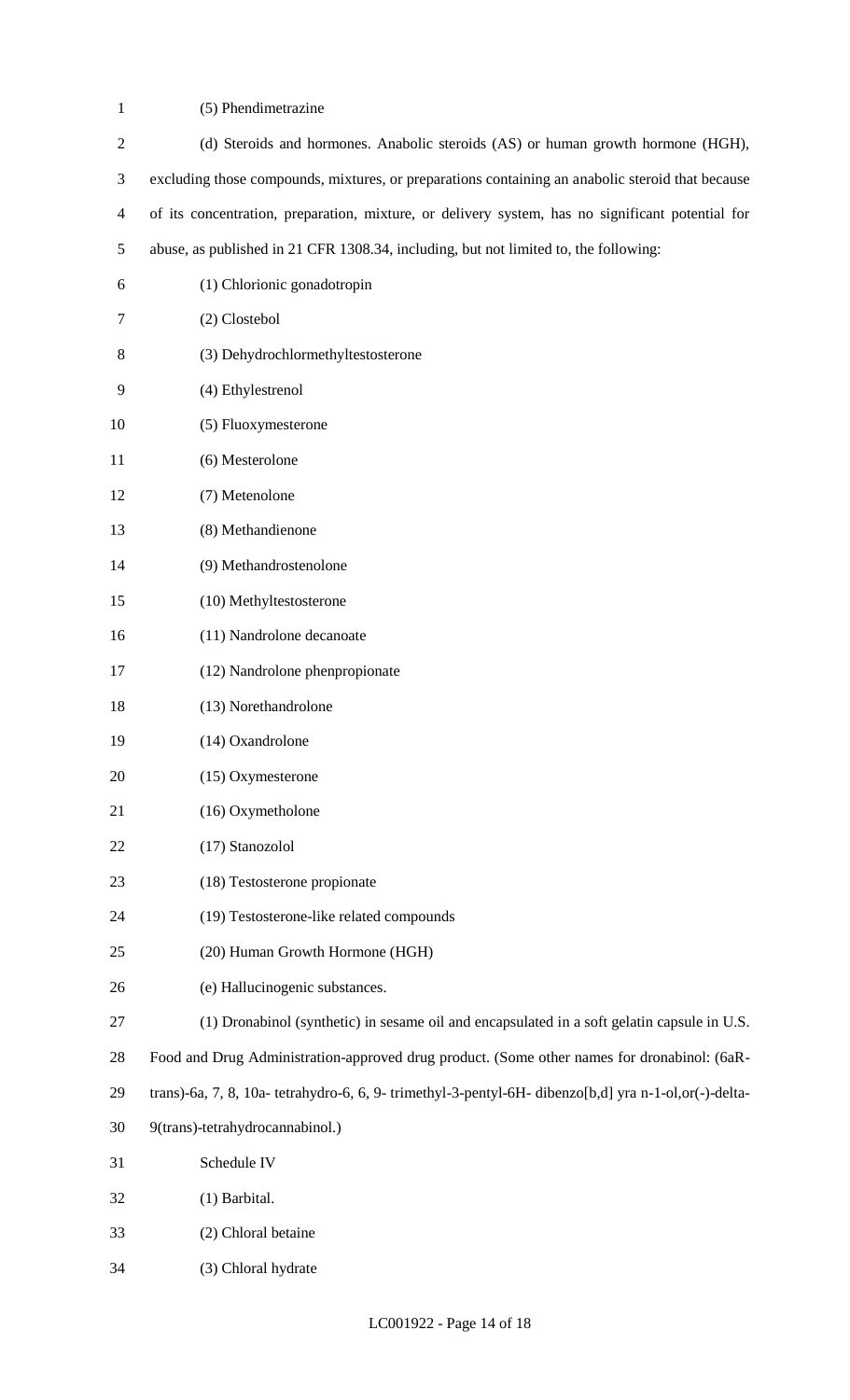| $\mathbf{1}$   | (4) Ethchrovynol                                                                          |
|----------------|-------------------------------------------------------------------------------------------|
| $\mathfrak{2}$ | (5) Ethinamate                                                                            |
| 3              | (6) Methohexital                                                                          |
| $\overline{4}$ | (7) Meprobamate                                                                           |
| 5              | (8) Methylphenobarbital                                                                   |
| 6              | (9) Paraldehyde                                                                           |
| 7              | (10) Petrichloral                                                                         |
| 8              | (11) Phenobarbital                                                                        |
| 9              | (12) Fenfluramine                                                                         |
| 10             | (13) Diethylpropion                                                                       |
| 11             | (14) Phentermine                                                                          |
| 12             | (15) Pemoline (including organometallic complexes and chelates thereof).                  |
| 13             | (16) Chlordiazepoxide                                                                     |
| 14             | (17) Clonazepam                                                                           |
| 15             | (18) Clorazepate                                                                          |
| 16             | (19) Diazepam                                                                             |
| 17             | (20) Flurazepam                                                                           |
| 18             | (21) Mebutamate                                                                           |
| 19             | (22) Oxazepam                                                                             |
| 20             | (23) Unless specifically excepted or unless listed in another schedule, any material,     |
| 21             | compound, mixture, or preparation that contains any quantity of the following substances, |
| 22             | including its salts:                                                                      |
| 23             | Dextropropoxyphene(alpha-(+)-4-dimethylamino-1,2-diphenyl-3- methyl-2-                    |
| 24             | propronoxybutane).                                                                        |
| 25             | (24) Prazepam                                                                             |
| 26             | (25) Lorazepam                                                                            |
| 27             | (26) Not more than one milligram (1 mg.) of difenoxin and not less than twenty-five (25)  |
| 28             | micrograms of atropine sulfate per dosage unit.                                           |
| 29             | (27) Pentazocine                                                                          |
| 30             | (28) Pipradrol                                                                            |
| 31             | (29) SPA (-)-1-dimethylamino-1, 2-diphenylethane                                          |
| 32             | (30) Temazepam                                                                            |
| 33             | (31) Halazepam                                                                            |
| 34             | (32) Alprazolam                                                                           |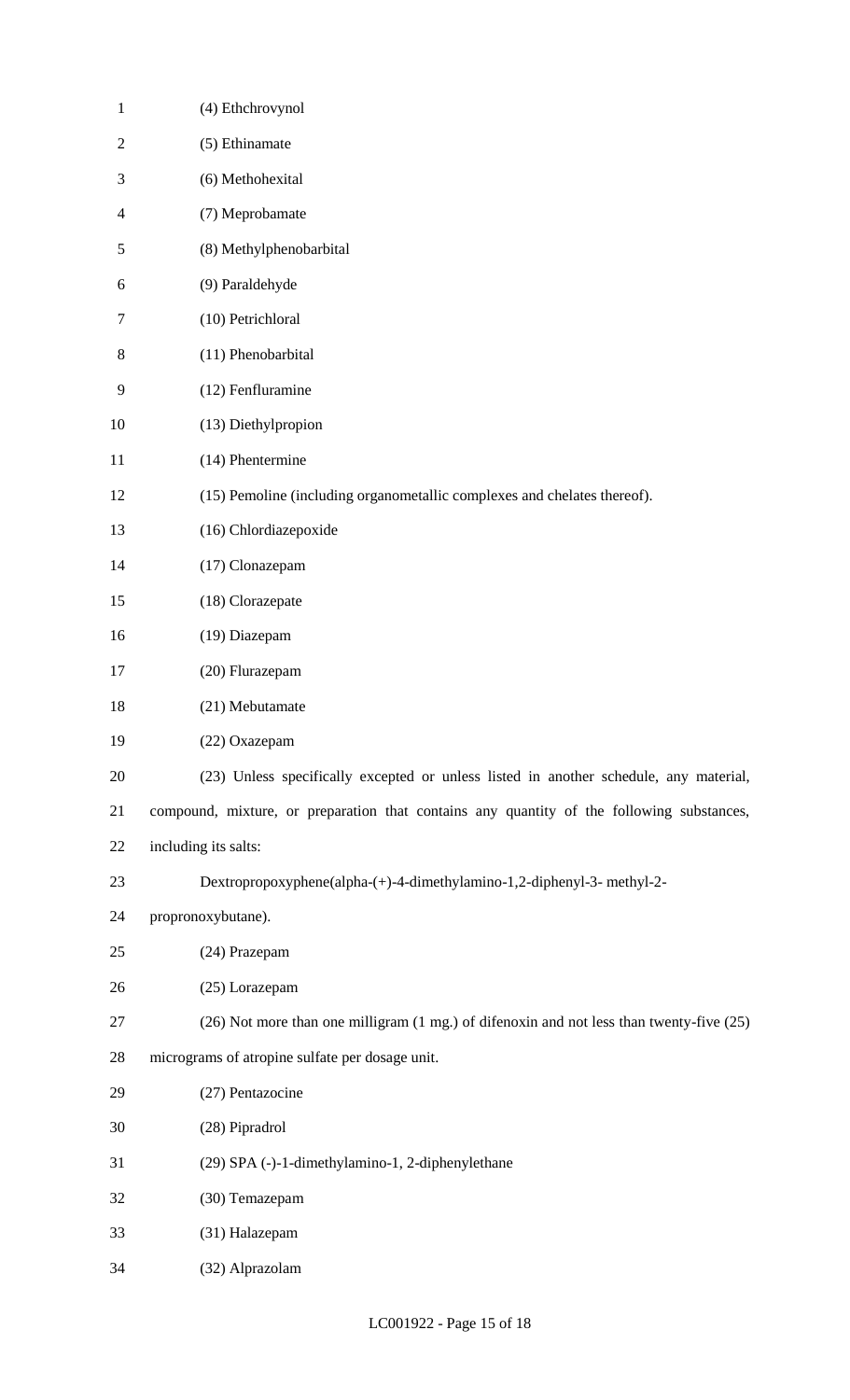| $\mathbf{1}$   | (33) Bromazepam                                                                             |
|----------------|---------------------------------------------------------------------------------------------|
| $\overline{2}$ | (34) Camazepam                                                                              |
| 3              | (35) Clobazam                                                                               |
| $\overline{4}$ | (36) Clotiazepam                                                                            |
| 5              | (37) Cloxazolam                                                                             |
| 6              | (38) Delorazepam                                                                            |
| 7              | (39) Estazolam                                                                              |
| 8              | (40) Ethyl Ioflazepate                                                                      |
| 9              | (41) Fludizaepam                                                                            |
| 10             | (42) Flunitrazepam                                                                          |
| 11             | (43) Haloxazolam                                                                            |
| 12             | (44) Ketazolam                                                                              |
| 13             | (45) Loprazolam                                                                             |
| 14             | (46) Lormetazepam                                                                           |
| 15             | (47) Medazepam                                                                              |
| 16             | (48) Nimetazepam                                                                            |
| 17             | (49) Nitrazepam                                                                             |
| 18             | (50) Nordiazepam                                                                            |
| 19             | (51) Oxazolam                                                                               |
| 20             | (52) Pinazepam                                                                              |
| 21             | (53) Tetrazepam                                                                             |
| 22             | (54) Mazindol                                                                               |
| 23             | (55) Triazolam                                                                              |
| 24             | (56) Midazolam                                                                              |
| 25             | (57) Quazepam                                                                               |
| 26             | (58) Butorphanol                                                                            |
| 27             | (59) Sibutramine                                                                            |
| 28             | Schedule V                                                                                  |
| 29             | (a) Any compound, mixture, or preparation containing any of the following limited           |
| 30             | quantities of narcotic drugs, which shall include one or more non-narcotic active medicinal |
| 31             | ingredients in sufficient proportion to confer upon the compound, mixture, or preparation   |
| 32             | valuable medicinal qualities other than those possessed by the narcotic drug alone:         |

 (1) Not more than two hundred milligrams (200 mgs.) of codeine per 100 milliliters (100 mls.) or per one hundred grams (100 gms.).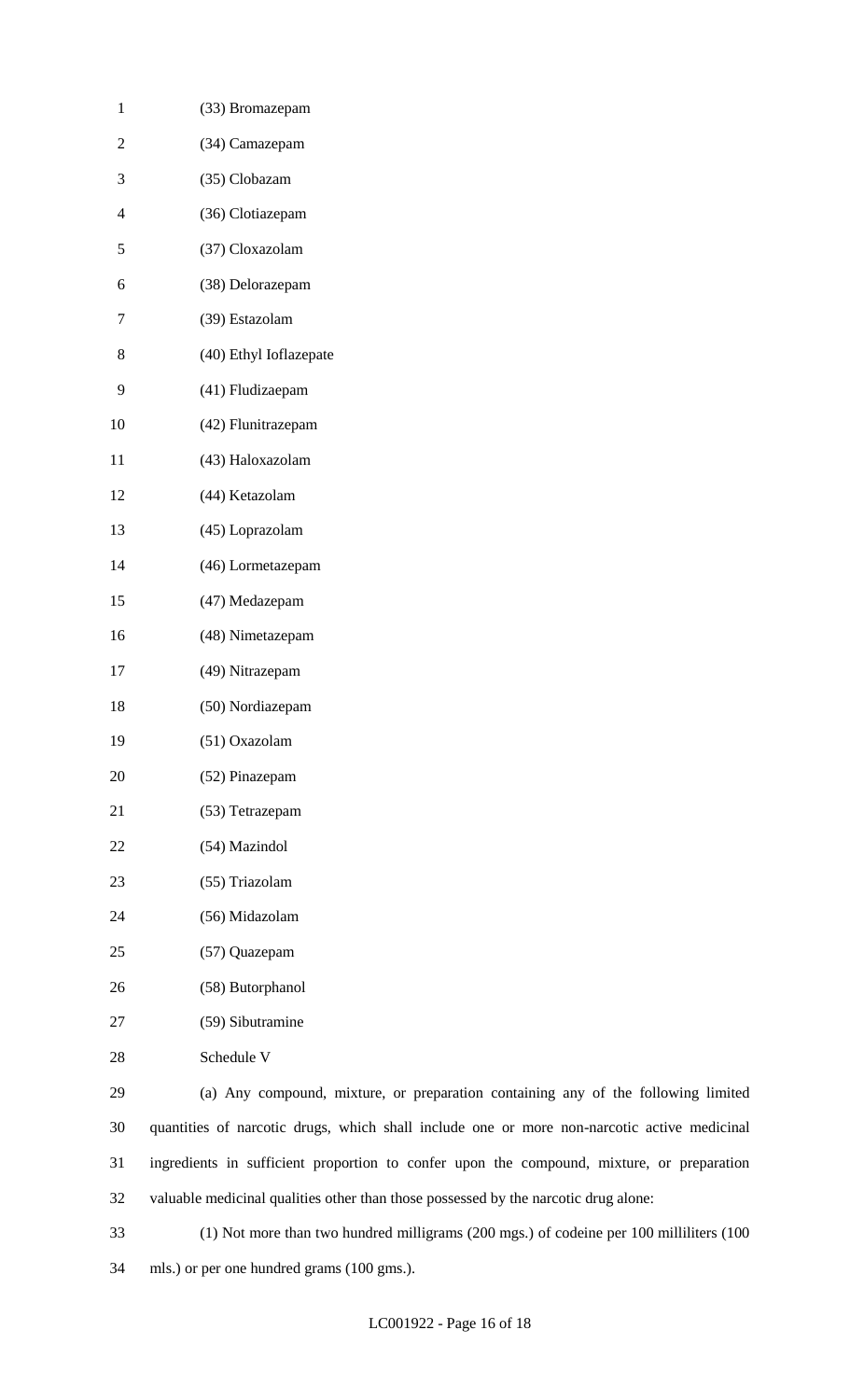- (2) Not more than one hundred milligrams (100 mgs.) of dihydrocodeine per 100 2 milliliters (100 mls.) or per one hundred grams (100 gms.).
- (3) Not more than one hundred milligrams (100 mgs.) of ethylmorphine per 100 4 milliliters (100 mls.) or per one hundred grams (100 gms.).
- (4) Not more than two and five tenths milligrams (2.5 mgs.) of diphenixylate and not less than twenty-five (25) micrograms of atropine sulfate per dosage unit.
- (5) Not more than one hundred milligrams (100 mgs.) of opium per one hundred 8 milliliters (100 mls.) or per one hundred grams (100 gms.).
- (b) Not more than five tenths milligrams (0.5 mgs.) of difenoxin and not less than twenty-five (25) micrograms of atropine sulfate per dosage unit.
- (c) Buprenorphine
- (d) Unless specifically exempted or excluded or unless listed in another schedule, any material, compound, mixture, or preparation that contains any quantity of the following substances having a stimulant effect on the central nervous system, including its salts, isomers, and salts of isomers:
- (1) Propylhexedrine (except as benzedrex inhaler)
- (2) Pyrovalerone.
- SECTION 2. This act shall take effect upon passage.

#### ======== LC001922 ========